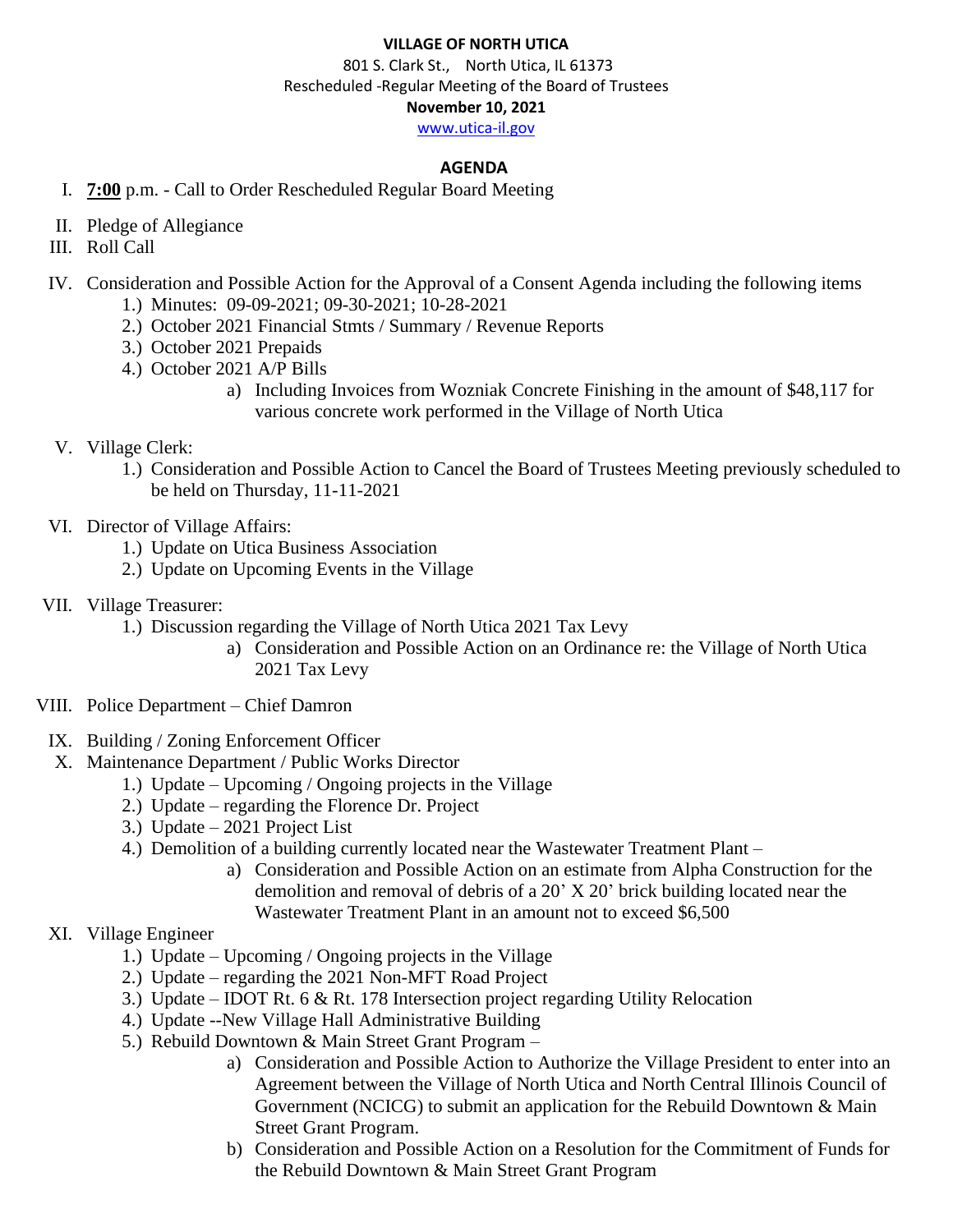## XII. Village Attorney:

- 1.) Summary of the Planning Commission Meeting held on 9-30-2021 regarding proposed amendments to the Village of North Utica Zoning Ordinance as related to Cannabis Growth, Sale, Manufacturing and / or products containing Cannabidiol ("CBD") and / or Tetrahydrocannabinol ("THC")
	- a) Consideration and Possible Action on an Ordinance regarding potential amendments to the Village of North Utica Zoning Ordinance (Title 10 et. al.) including but not limited to, provisions within the Definitions Section (Section 10-2-1 et. al.) and in regard to consideration of whether, in what circumstances, and / or in which Zoning Districts, Cannabis Dispensary Business Establishments, Cannabis Growth and / or Manufacturing Businesses, and Cannabis Social Areas may be allowed, including but not being limited to, consideration of allowances as defined within provisions of the recently enacted State of Illinois Cannabis Regulation and Tax Act, and any and all other matters related in any matter to the growth, manufacturing, sale and / or use of Cannabis within the Corporate Limits of the Village of North Utica and matters related thereto;

## XIII. Village President:

- 1.) Consideration and Possible Action to appoint an additional Member to the Village of North Utica Planning Commission
	- a) Oath of Office
- XIV. Committee / Trustee Reports:
	- 1.) Updates from Committees:
		- a) Village of North Utica Governmental Affairs Committee
		- b) Village of North Utica Fire & School Liaison Committee
		- c) Village of North Utica Zoning Ordinance Review Committee
	- 2.) Trustee Reports
- XV. Public Comment

#### XVI. Executive Session

- 1.) The appointment, employment, compensation, discipline, performance or dismissal for specific employees
- 2.) Pending Litigation
- 3.) Purchase/Sale/Lease of Real Property
- XVII. Possible Action regarding Executive Session items
	- 1.) The appointment, employment, compensation, discipline, performance or dismissal for specific employees
	- 2.) Pending Litigation
	- 3.) Purchase/Sale/Lease of Real Property

XVIII. Adjournment Posted 11-08-2021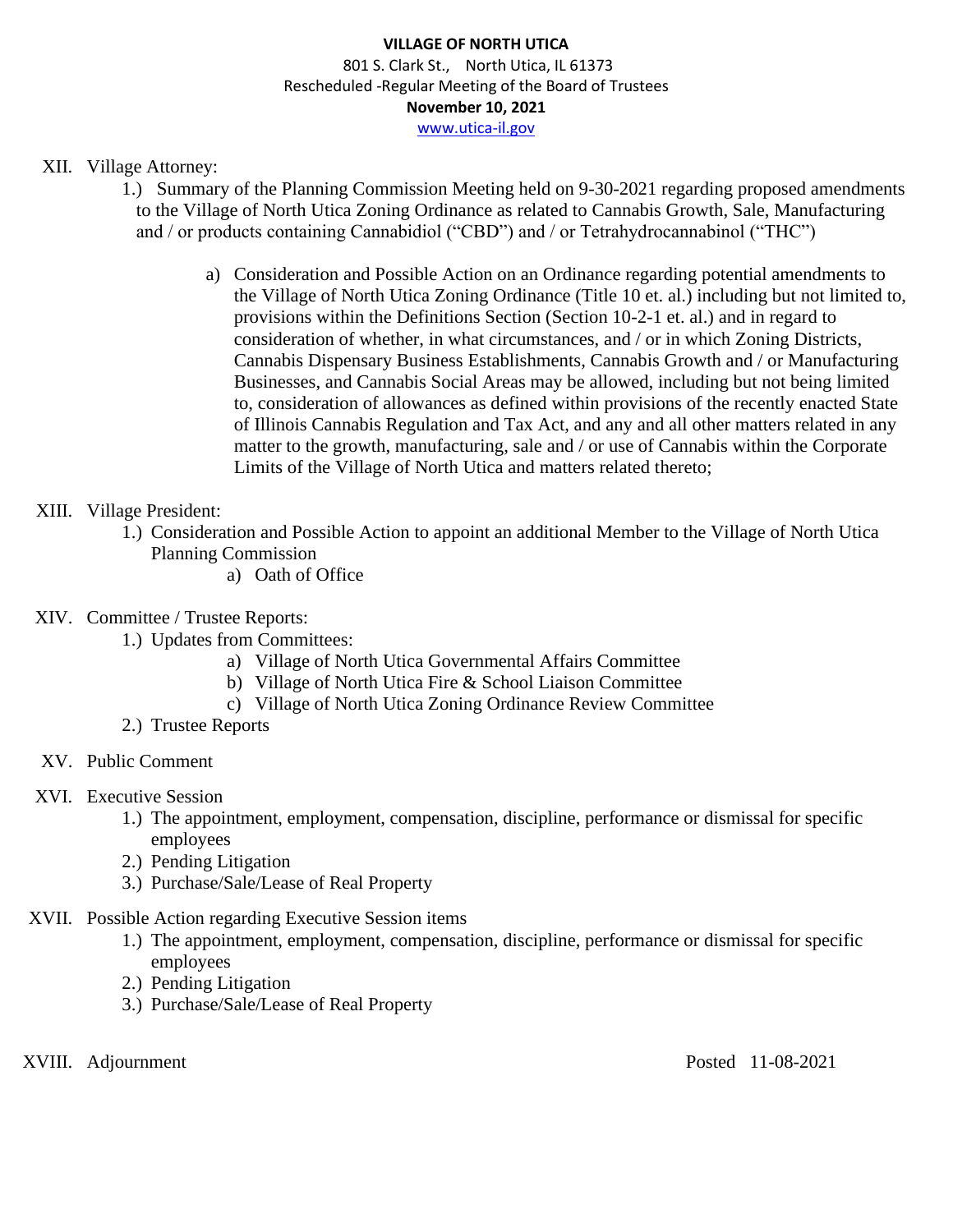#### MINUTES

At 7:04 pm the Meeting was called to Order by Village President David Stewart who then led the Pledge of Allegiance. Village Clerk Laurie Gbur recorded the meeting attendance. Present at the meeting were Trustees John Schweickert, Nate Holland, Mary Pawlak, Debbie Krizel and Jim Schrader. Also present were Village Attorney Herb Klein, Village Engineer Kevin Heitz, Director of Village Affairs Jamie Turczyn, Village Treasurer Jill Margis and Police Chief Rodney Damron. Public Works Director / Zoning Enforcement Officer Curt Spayer was absent from the meeting.

Mayor Stewart asked for a Moment of Silence for former Police Officer Jerry Nanouski who had recently passed away. Officer Nanouski worked for the Village of North Utica for approx. 32 years. During his time with the Utica Police Department, Jerry helped to implement and operate the K-9 program which was beneficial to the Utica community and to the surrounding area.

Mayor Stewart then asked for a Moment of Silence for Msgr. James Swaner who had recently passed away. Father Swaner presided over St. Mary's Church in Utica from 2003 – 2017 and he was very involved in helping the community after the 2004 Tornado.

It was motioned by Trustee Schrader, seconded by Trustee Schweickert to move Agenda Item XIII, Village President.

All in Favor Motion Carried

Village President: It was motioned by Trustee M. Pawlak, seconded by Trustee Schrader to appoint Utica resident Andy Skoog to the Village of North Utica Planning Commission.

5 Yes Motion Carried

Village Clerk Laurie Gbur administered the Oath of Office to Mr. Skoog.

Village Clerk: It was motioned by Trustee M. Pawlak, seconded by Trustee Schrader to approve the cancellation of the Board Meeting previously scheduled to be held on 11-11-2021.

All in Favor Motion Carried

It was then motioned by Trustee M. Pawlak, seconded by Trustee Krizel to cancel the Committee Meeting previously scheduled to be held on 11-18-2021 and, to schedule a Special Board Meeting to be held on Monday, 11-29-2021.

5 Yes Motion Carried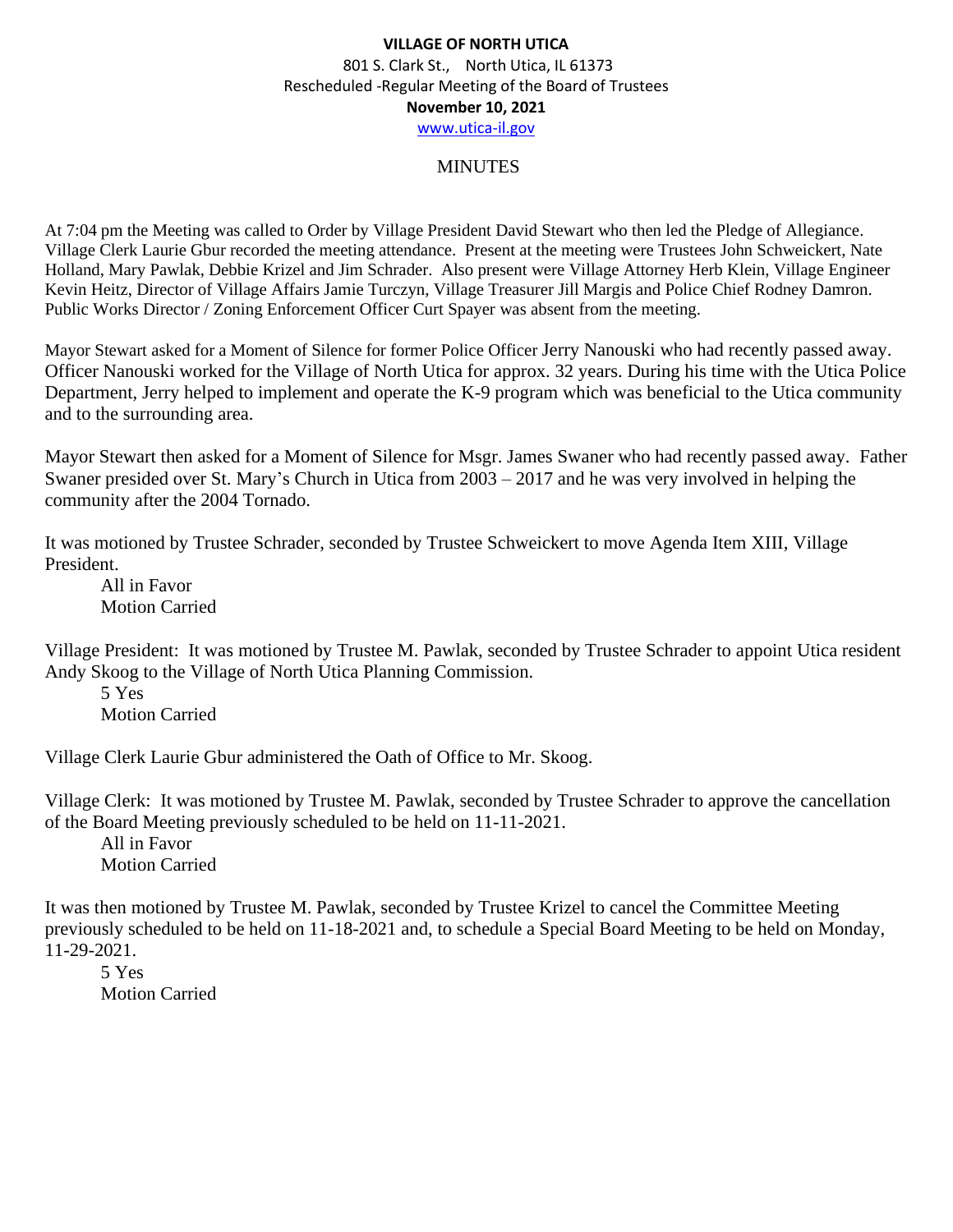#### **VILLAGE OF NORTH UTICA**

 801 S. Clark St., North Utica, IL 61373 Rescheduled -Regular Meeting of the Board of Trustees **November 10, 2021** [www.utica-il.gov](http://www.utica-il.gov/)

# MINUTES

Consent Agenda: It was motioned by Trustee Holland, seconded by Trustee Schrader to approve the Consent Agenda as follows:

- 1.) Minutes: 09-09-2021; 09-30-2021; 10-28-2021
- 2.) October 2021 Financial Stmts / Summary / Revenue Reports
- 3.) October 2021 Prepaids
- 4.) October 2021 A/P Bills
	- a) Including Invoices from Wozniak Concrete Finishing in the amount of \$48,117 for various concrete work performed in the Village of North Utica

5 Yes Motion Carried

Director of Village Affairs: Director Turczyn provided a brief update on Village Affairs and upcoming events being held in the Village of North Utica.

The Veteran's Parade went really well and there were a lot of people that attended the event. Christmas in the Village will be held on Saturday, November  $27<sup>th</sup>$  and Sunday, November  $28<sup>th</sup>$ . There will be kids' activities, horse and carriage rides, the annual tree lighting and the LaSalle County Historical Museum will be having their Christmas on the Canal Market.

Village Treasurer: A draft of the 2021 Tax Levy was provided to the Board for review and discussion. There was a reduction in the EAV due to the closure of Covia, formerly Unimin. The Village could maintain the same Levy amount of \$78,762, or maintain the same tax rate of 0.17280%, or increase of up to 5% which is the maximum that is allowed by law unless the Village holds a Public Hearing.

It was motioned by Trustee Schrader, seconded by Trustee M. Pawlak to approve the 2021 Tax Levy as follows:

\$78,762 Tax Levy Amount 0.17358% Tax Rate

Ordinance 2021-35 5 Yes Motion Carried

Police Department: Chief Damron stated that the Veteran's Parade Event went well.

Building/Zoning Enforcement Officer: Absent

Maintenance Department: Absent

Mayor Stewart provided a brief update on the Maintenance Department.

Florence Drive Project – The Maintenance Department is continuing to work on the project. They have had some delays with weather and to get things set up for events and hanging Christmas Season Decorations. They also had some delays due to watermain breaks.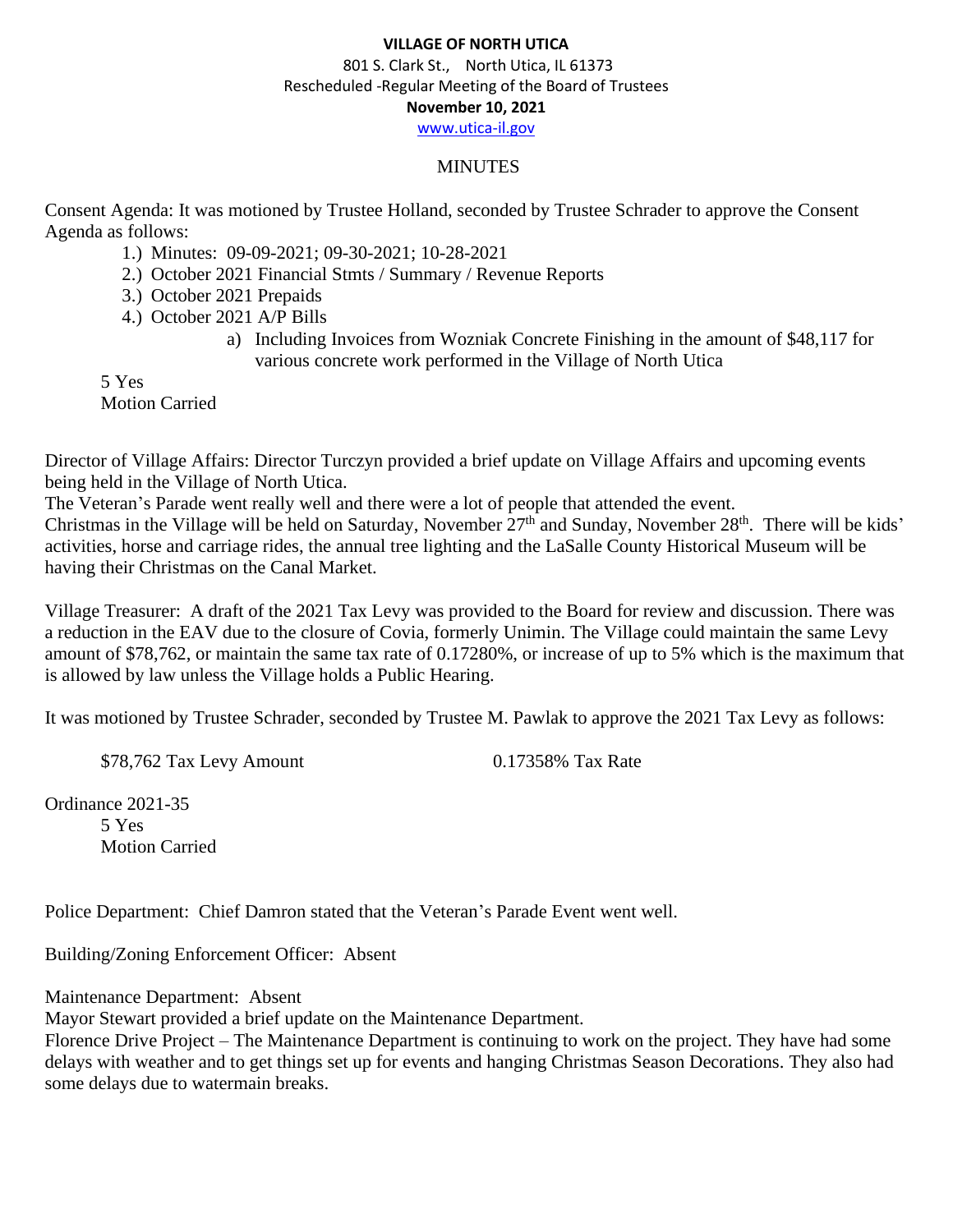#### MINUTES

Mayor Stewart then stated that the old brick wastewater building needs to be demolished and removed from the property. The estimate for such is \$6,500 from Alpha Construction. It was motioned by Trustee Schrader, seconded by Trustee Krizel to approve the demolition and removal of the wastewater building by Alpha Construction in an amount not to exceed \$6,500.

5 Yes Motion Carried

Village Engineer: Engineer Heitz provided an update on the ongoing projects in the Village. Non-MFT Road Project – Advanced Asphalt was awarded the contract.

They have completed most of the road project but they have a few things to finish up. There is a chance that they may go slightly over the contract amount, however they were the only bid that the Village received and they were lower than the original estimate for the project in an amount of \$199,285.25. The original Engineer's Estimate for the project was \$210,424.00.

New Village Hall Administrative Building – The renovations to the building really look great and it's really coming together. This will be a great fit for the Village and for the community. Director Jamie Turczyn has done a great job with working with the contractors!

Rt. 6 & Rt. 178 Intersection Roundabout Project – The gas company is installing the new gas line and removing the old line. There will be some work for the Village to do once the gas company is finished with their portion of the utility relocation.

Rebuild Downtown & Main Street Grant Program – DCEO is offering Federal and State Funding for business and community business development revitalization projects following the pandemic. The Village would like to extend the streetscape north on Mill St. as well as to bring the Village owned property out of the floodplain. There is no required matching local share however, the Village would be looking at 20% - 25% share which helps when the application is being considered. There will also be a time and material cost for engineering fees for the application and project. We are working with NCICG on the application and will be requesting letters of support from local residents, businesses and other agencies and organizations. There is no charge for the Grant application. The application is due in January however, NCICG would like everything sooner. We will have an update at the next meeting on November 29<sup>th</sup>.

Mayor Stewart then stated that the Village is still looking at a MFT Road Project although that will now go out to bid in the Spring of 2022. A street assessment will be compiled and the project will be discussed further after the first of the year. There will also be further discussion regarding drainage in some areas and some of this may be incorporated into the project so it is completed at the same time.

Mayor Stewart also stated that the road (Hill) to access the two cemeteries (St. Mary's Cemetery and Oak Hill Cemetery) is being repaved. The two cemetery Boards are sharing in the cost to have the work done.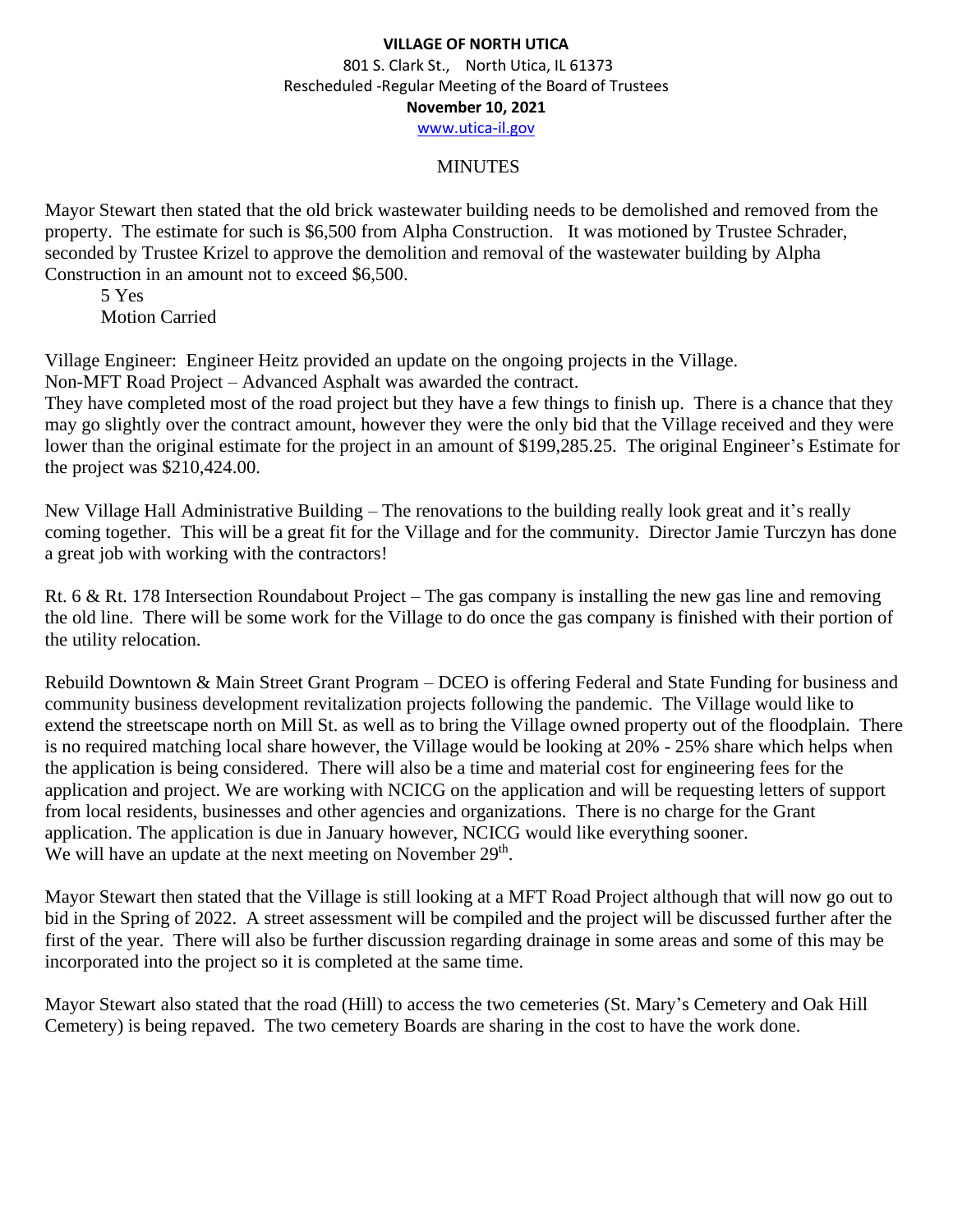#### MINUTES

Village Attorney: Attorney Klein provided a brief summary of the previous discussions and Hearing(s) regarding Cannabis. The discussion began in December 2019 however, due to Covid, the discussions were continued. The Planning Commission made their recommendation at a Public Hearing held on 9-30-2021. The Board then Tabled the item pending further research and review. Mayor Stewart had asked the Board to research the information and speak to local residents to obtain their comments and thoughts. Mayor Stewart spoke to several residents and he did not receive any negative comments regarding the Village allowing cannabis businesses within certain Zoning Districts. The Village can consider prohibiting Cannabis businesses, allowing cannabis businesses or allowing them only in specific Zoning Districts.

Mayor Stewart also stated that he had received an email regarding the topic from Bill Zens, Planning Commission Member and IVAC Executive Director. He provided that email to the Board members for their reference as well.

Trustee Holland stated that if the Village Board allows cannabis businesses, he would prefer that they be allowed only in certain Zoning Districts. Trustee Pawlak agreed.

Chief Damron stated that he had reached out to Ottawa Police Department to inquire about any issues that they may have had resulting from having a licensed Cannabis businesses in their community. They stated that while they have not had many issues at the facility, they have noticed an increase of cannabis related arrests in town.

Trustee Holland stated that he would prefer that the Board regulate cannabis businesses by allowing them only in the C-3 District and only if they obtain a special use. They would need to apply for a special use and that provides the Village with the ability to find out more about the business before it comes into the community. Trustee Schweickert and Trustee Krizel agreed.

Trustee Holland asked about the location of the C-3 Zoning District. The C-3 Zoning District is located north of the strip mall along Rt. 178 and north to Loves Travel Stop.

Trustee Krizel asked if that will be far enough away from Waltham School. Attorney Klein stated that a cannabis business can not be located within 1,500 feet of a school so a special use could not be granted by the Board if a business wants to be closer than that.

Trustee Krizel stated that she had done a lot of research regarding other states that have licensed cannabis businesses in their communities. She would like to see the Village maintain control of where a cannabis business would be allowed in our community.

Attorney Klein then clarified the location of a cannabis business in relation to a school: State law provides that no cannabis cultivation business can be located within 2,500 feet of a school or daycare and that no cannabis dispensary can be located within 1,000 feet of a school or daycare.

The Village Board could regulate that any cannabis business will only be allowed in the C-3 Zoning District north of Rt. 6 and if wanted, only with a special use.

Trustee Holland motioned to approve Legal Cannabis Facilities to be allowed in the C-3 Zoning District, north of Rt. 6, with a special use. Trustee Schweickert seconded the motion. ORD 2021-36

5 Yes Motion Carried